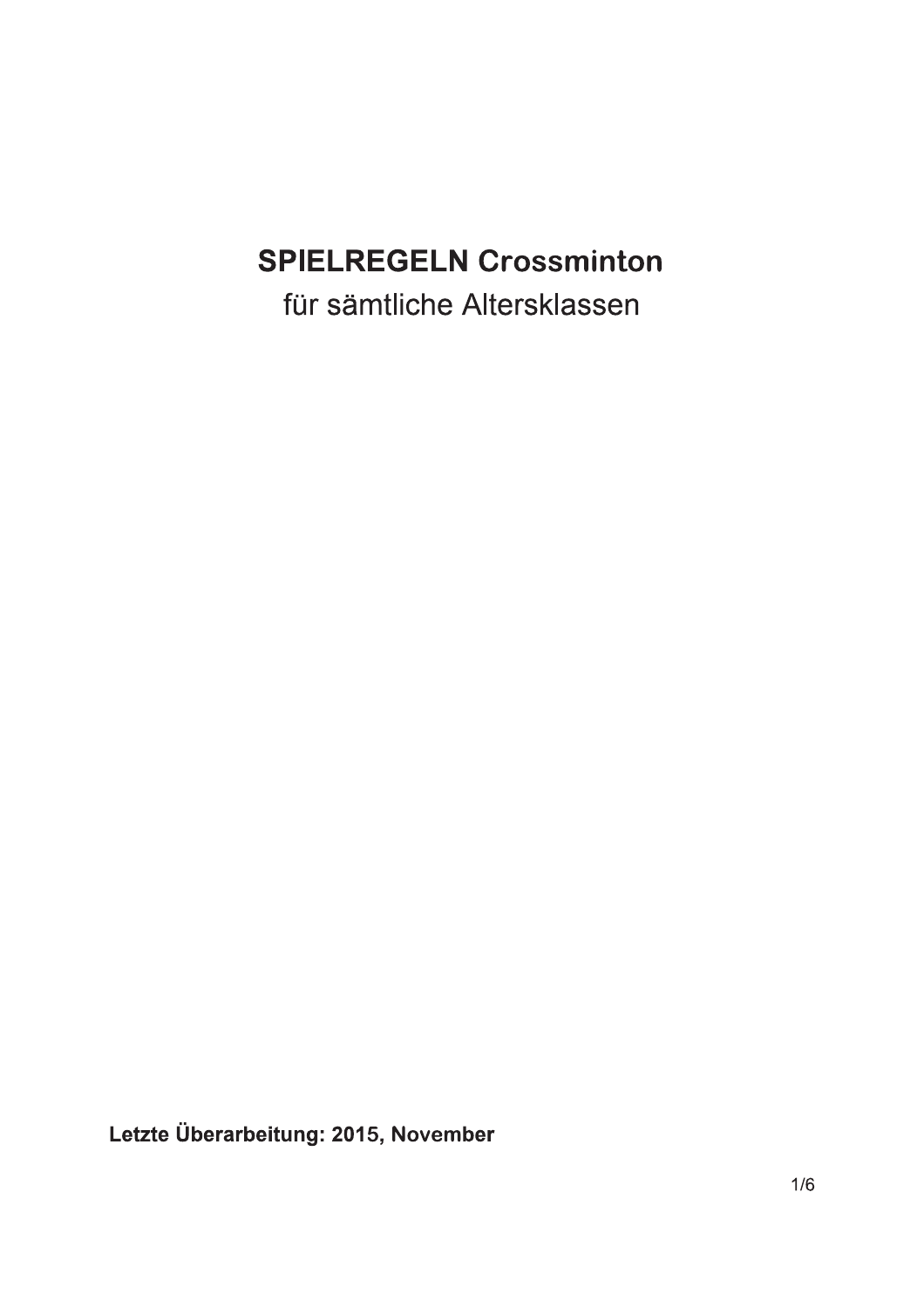## **SPIELREGELN Crossminton**

## Inhalt:

| 1                                             |  |
|-----------------------------------------------|--|
| $\overline{2}$                                |  |
| 3                                             |  |
| 4                                             |  |
| 5<br>Einzelspiel<br>5.1<br>5.2<br>5.3         |  |
| 6<br>Doppelspiel.<br>6.1<br>6.2<br>6.3<br>6.4 |  |
| $\overline{7}$                                |  |
| 8                                             |  |
| 9                                             |  |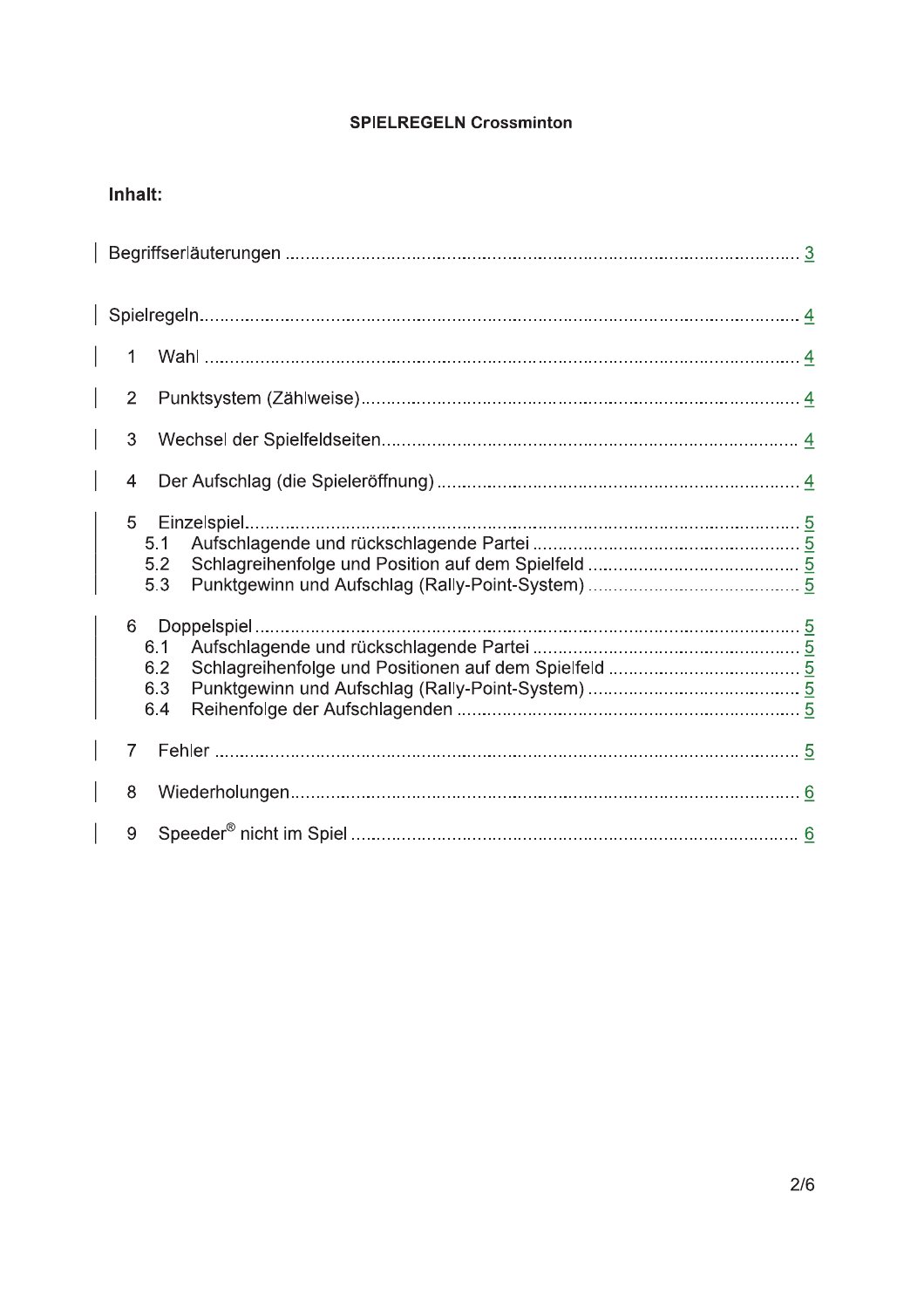## Begriffserläuterungen

## **Spieler**

Jede Person, die Crossminton spielt.

## (Spiel-)Partei

Eine Partei besteht im Einzel aus einem Spieler. Eine Partei besteht im Doppel aus zwei Spielern gleichen Teams.

## **Geaner**

Der Spieler oder die Partei gegen die gespielt wird.

## **Spiel**

Der Wettkampf im Crossminton zwischen zwei Parteien, die jeweils aus einem oder zwei Spielern bestehen.

## **Square**

Ein Square ist ein Bestandteil des Spielfeldes. Es bezeichnet eins von zwei Quadraten innerhalb dessen der Spielball platziert werden muss.

## Spielfeld/Court mit Sicherheitszone

Das Spielfeld oder der Court besteht aus zwei Square, die sich im Abstand von 12.8m parallel gegenüber liegen und einer Sicherheitszone, die einen gleichmäßigen Rahmen um die Square und Zwischenzone bildet.

## **Spielball**

Der Spielball wird als Speeder® bezeichnet.

## **Schläger**

Der Schläger wird als Racket bezeichnet.

## Einzel

Ein Spiel, in welchem sich zwei Spieler gegenüberstehen, wobei jeder Partei ein Square zugewiesen ist.

## **Doppel**

Ein Spiel, in welchem sich jeweils zwei Spieler gegenüberstehen, wobei jeder Partei ein Square zugewiesen ist.

## Aufschlagende Partei (Aufschläger)

Die Partei, die das Aufschlagrecht hat. Rückschlagende Partei (Rückschläger)

Die Partei, die der aufschlagenden Partei gegenübersteht.

## **Ballwechsel (Rally)**

Eine Abfolge von einem oder mehreren Schlägen, vom Aufschlag gerechnet bis zu dem Zeitpunkt, zu welchem der Speeder® aus dem Spiel ist.

## **Oberschiedsrichter**

Der Oberschiedsrichter ist das höchste Kontrollorgan des Verbandes beim Turnierort und wird auch Turnierschiedsrichter genannt.

### **Schiedsrichter**

Schiedsrichter sind dem Oberschiedsrichter untergestellt und werden auch Matchschiedsrichter genannt. Ihr Zuständigkeitsbereich beschränkt sich auf das jeweilige Match, für welches sie eingesetzt werden.

### Linien- / Aufschlagrichter

Linien- / Aufschlagrichter sind dem Schiedsrichter und dem Oberschiedsrichter untergestellt. Ihr Zuständigkeitsbereich beschränkt sich auf die ihnen vom Schiedsrichter zugewiesene Funktion.

Speeder<sup>®</sup> Kids<br>Speeder<sup>®</sup> kids, früher Balljungen bzw. Ballmädchen.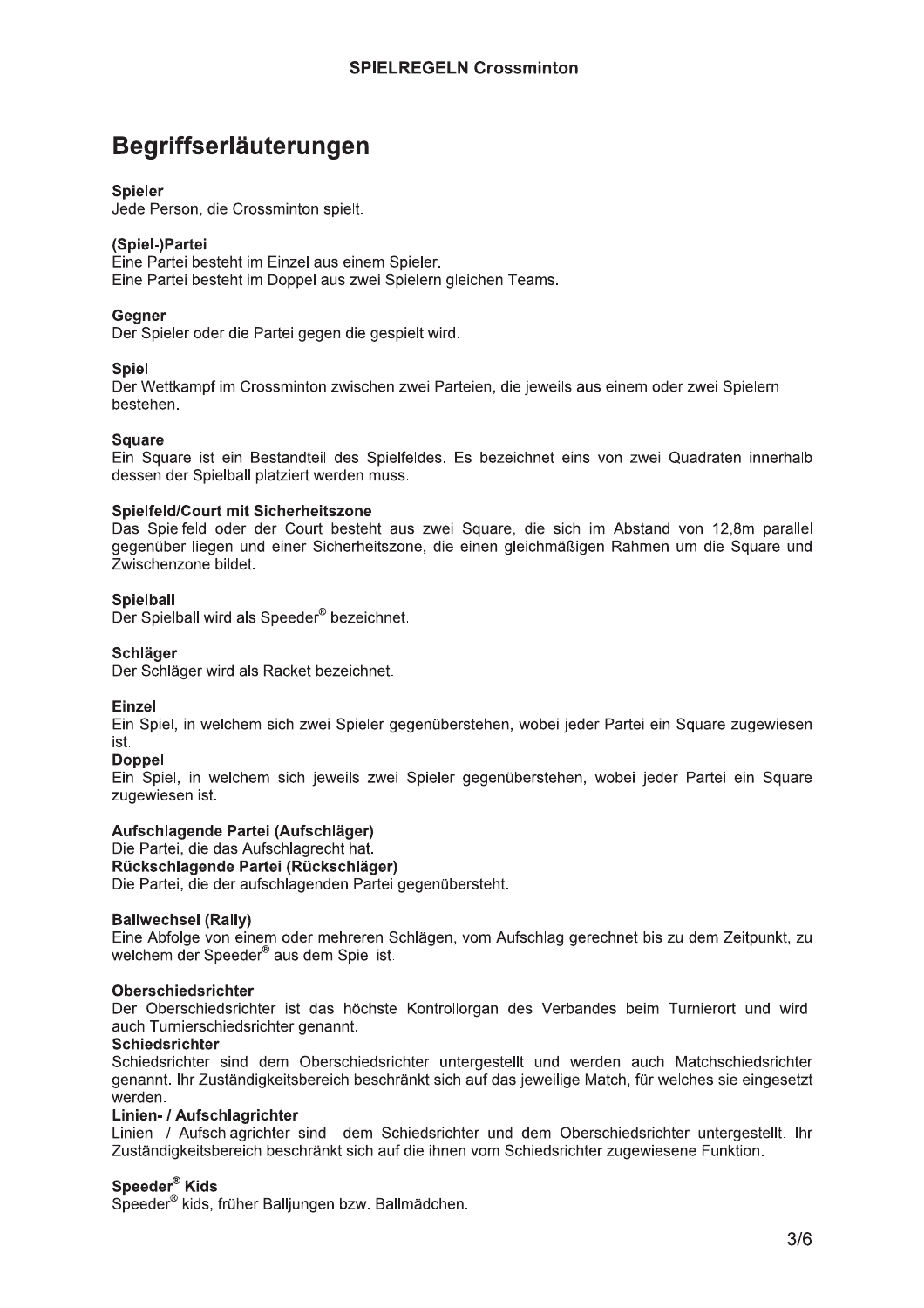## **Spielregeln**

### $\mathbf{1}$ Wahl

- $1.1$ Vor Spielbeginn wird eine Wahl durchgeführt. Die Partei, welche die Wahl gewinnt, hat die Auswahl zu treffen zwischen den Möglichkeiten nach Regel 1.1.1 oder Regel 1.1.2 ...
- ... zuerst auf- oder zurückzuschlagen.  $1.1.1$
- ... Spielbeginn auf der einen oder anderen Spielfeldseite.  $1.1.2$
- $1.2$ Der Verlierer der Wahl hat sich dann für eine der noch verbleibenden Möglichkeiten zu entscheiden.

### $\overline{2}$ **Punktsystem (Zählweise)**

- $2.1$ Es wird über zwei Gewinnsätze gespielt.
- $2.2$ Ein Satz gilt von der Partei als gewonnen, die zuerst 16 Punkte erreicht hat, mit Ausnahme der Regel 2.4.
- $2.3$ Die Partei, die einen Ballwechsel gewinnt, erhält einen Punkt zum bisherigen Punktestand hinzu. Eine Partei gewinnt einen Ballwechsel, wenn die gegnerische Partei einen Fehler begeht oder der Speeder® aus dem Spiel ist, weil er auf den Boden innerhalb des gegnerischen Spielfeldes fällt.
- $2.4$ Beim Spielstand von 15:15 gewinnt die Partei den Satz, welche zuerst einen Vorsprung von zwei Punkten hat.
- $2.5$ Die Partei, die einen Satz verliert, führt im nächsten Satz den ersten Aufschlag aus.

### $\overline{3}$ **Wechsel der Spielfeldseiten**

- $3<sub>1</sub>$ Die Parteien wechseln die Spielfeldseiten ...
- $3.1.1$ ... nach Beendigung des ersten Satzes.
- $3.1.2$ ... mit dem Ende des zweiten Satzes, falls es einen dritten Satz gibt.
- ... im dritten Satz, nach jeweils 6 gespielten Punkten.  $3.1.3$
- Wurden die Seiten nicht wie in Regel 3.1 vorgeschrieben gewechselt, muss der Wechsel  $3.2$ unmittelbar nach Erkennen des Fehlers erfolgen. Voraussetzung ist, dass der Speeder® nicht mehr im Spiel ist. Der bis dahin erreichte Punktestand bleibt bestehen.

### $\overline{\mathbf{4}}$ Der Aufschlag (die Spieleröffnung)

- $4.1$ Bei einem korrekten Aufschlag ...
- ... darf keine Partei die Ausführung des Aufschlags unzulässig verzögern, sobald der  $4.1.1$ Aufschläger und der Rückschläger zum Aufschlag bereit sind.
- $4.1.2$ ... muss der Aufschläger innerhalb der Rückraum-/ Aufschlagzone stehen, ohne die Aufschlagslinie bzw. gedachte Aufschlagslinie mit irgendeinem Teil der Füße zu überqueren (im Moment des Treffpunktes).
- ... muss ein Fuß des Aufschlägers mit dem Spielfeldboden fest in Berührung bleiben, vom  $4.1.3$ Beginn des Aufschlags (Regel 4.2) an gerechnet bis der Aufschlag ausgeführt ist (Regel 4.3).
- $4.1.4$ ... muss sich - im Moment der Berührung mit dem Schläger – der gesamte Speeder® unter der Schlaghand des Aufschlägers befinden.
- $4.1.5$ ... muss nach Aufschlagbeginn (Regel 4.2) die Bewegung des Schlägers weiter vorwärts fortgesetzt werden, bis der Aufschlag ausgeführt ist (Regel 4.3) (d.h. die Aufschlagbewegung darf nicht abgestoppt werden).
- Sobald die Spieler zum Aufschlag bereit sind, gilt die erste Vorwärtsbewegung des  $4.2$ Schlägerkopfes durch den Aufschläger als Aufschlagbeginn.
- Einmal eingeleitet (Regel 4.2) gilt ein Aufschlag als ausgeführt, wenn der Speeder® vom  $4.3$ Schläger des Aufschlägers getroffen wird, oder beim Versuch den Aufschlag auszuführen der Aufschläger den Speeder® verfehlt.
- Der Aufschläger darf mit dem Aufschlag erst beginnen, wenn der Rückschläger bereit ist. Der  $44$ Rückschläger muss als bereit angesehen werden, wenn erkennbar ist, dass er beabsichtigt den Aufschlag zurückzuschlagen.
- Nach der Aufschlagausführung (Treffpunkt) darf der Spieler die Aufschlagzone verlassen. 4.5
- 4.6 Jede Partei führt 3 Aufschläge in Folge aus, bevor das Aufschlagsrecht die Partei wechselt.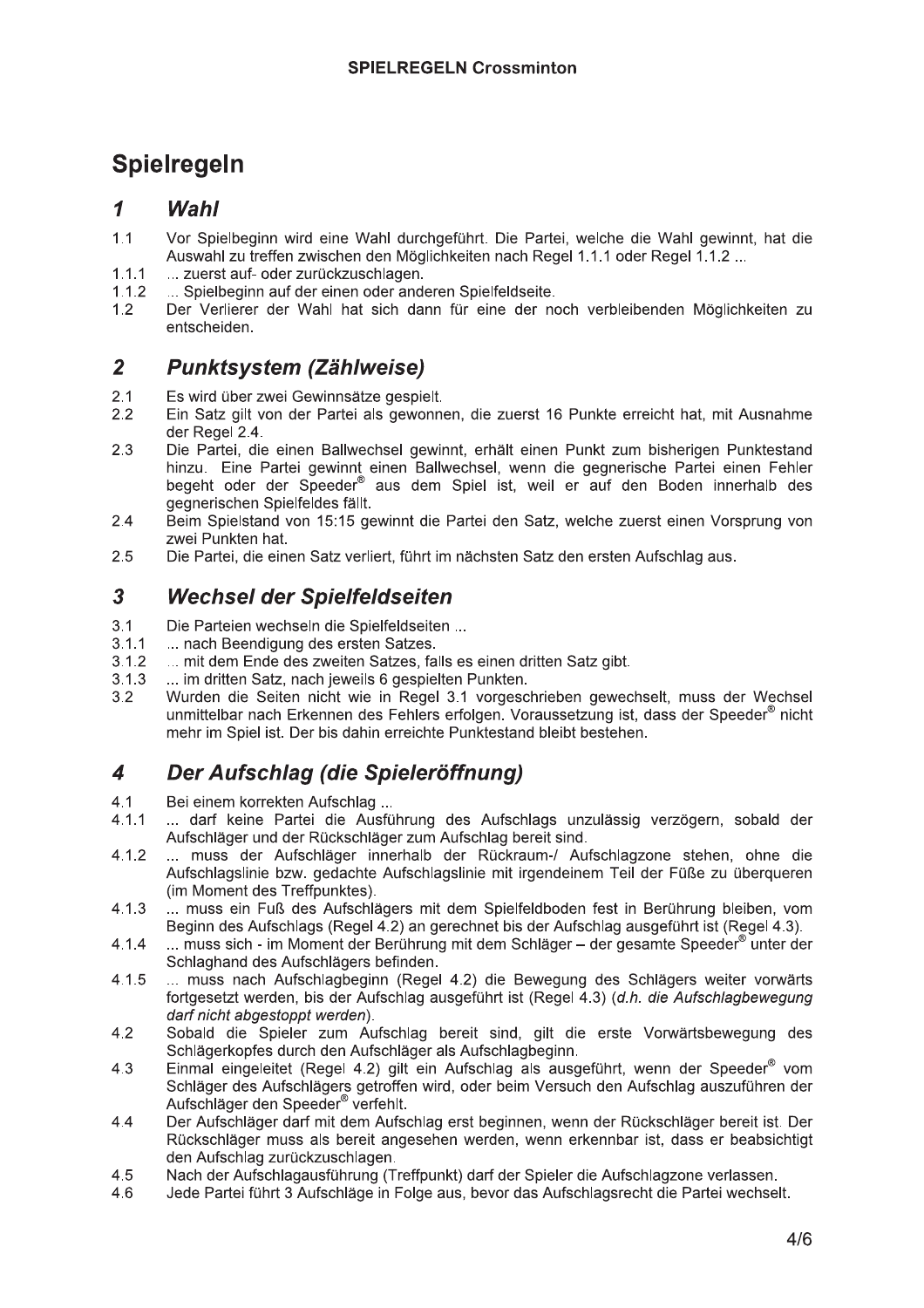4.7 Beim Gleichstand von 15:15 wechselt das Aufschlagsrecht nach jedem Punkt.

### 5 **Einzelspiel**

### $5.1$ Aufschlagende und rückschlagende Partei

- $5.1.1$ Der Aufschlag wird von den Parteien innerhalb der Rückraum-/ Aufschlagzone ausgeführt.
- $5.1.2$ Der Aufschlag kann von jeder beliebigen Position innerhalb der Rückraum- / Aufschlagzone ausgeführt werden.

### $5.2$ Schlagreihenfolge und Position auf dem Spielfeld

Während eines Ballwechsels wird der Speeder® abwechselnd vom Aufschläger und Rückschläger von jeder beliebigen Position geschlagen, bis der Speeder® nicht mehr im Spiel ist (Reael 9).

### $5.3$ Punktgewinn und Aufschlag (Rally-Point-System)

- $5.3.1$ Wenn der Aufschläger einen Ballwechsel gewinnt (Regel 2.3), erzielt der Aufschläger einen Punkt
- 5.3.2 Wenn der Rückschläger einen Ballwechsel gewinnt (Regel 2.3), erzielt der Rückschläger einen Punkt.

### **Doppelspiel** 6

### $6.1$ Aufschlagende und rückschlagende Partei

- $6.1.1$ Ein Spieler der aufschlagenden Partei hat innerhalb der Rückraum-/ Aufschlagszone aufzuschlagen.
- $6.1.2$ Jeder Spieler der rückschlagenden Partei ist Rückschläger.
- $6.2$ Schlagreihenfolge und Positionen auf dem Spielfeld
- Nachdem der Aufschlag durchgeführt wurde, kann der Speeder® von einem beliebigen Spieler  $6.2.1$ der rückschlagenden Partei von jeder Position aus geschlagen werden, bis der Speeder® nicht mehr im Spiel ist (Regel 9).
- Die Verliererpartei des jeweils letzten Satzes (oder die aufschlagende Partei nach erfolgter  $6.2.2$ Wahl (siehe Regel 1)) führt den ersten Aufschlag zu Beginn eines Satzes aus. Dabei spielt es keine Rolle welcher Spieler der Partei aufschlägt.

#### 6.3 Punktgewinn und Aufschlag (Rally-Point-System)

- Wenn die aufschlagende Partei einen Ballwechsel gewinnt (Regel 2.3), erzielt die  $6.3.1$ aufschlagende Partei einen Punkt.
- 6.3.2 Wenn die rückschlagende Partei einen Ballwechsel gewinnt (Regel 2.3), erzielt die rückschlagende Partei einen Punkt.

#### Reihenfolge der Aufschlagenden  $6.4$

- Das Aufschlagrecht (beachte Regel 4) geht ... (weiter 6.4.1 6.4.5)
- 641 ... vom Aufschläger der Partei (A), die das Aufschlagrecht zu Beginn erhalten hat ...
- ... über zu irgendeinem Spieler der Partei B, der somit Aufschläger für die folgenden Punkte 6.4.2 wird
- 6.4.3 ... über zum Partner, der zuletzt keinen Aufschlag hatte, der Partei A ...
- 6.4.4 ... über zum Partner, der zuletzt keinen Aufschlag hatte, der Partei B ...
- ... über zum ersten Aufschläger und so weiter. 6.4.5
- 6.4.6 Kein Spieler darf außerhalb der Reihenfolge aufschlagen.

### $\overline{7}$ **Fehler**

Es ist ein Fehler....

- $7.1$ ... wenn ein Aufschlag nicht Regelkonform ausgeführt wird (Regel 4).
- ... wenn der im Spiel befindliche Speeder<sup>®</sup> ...  $7.2$
- $7.2.1$ ... außerhalb der Begrenzungslinien des Spielfeldes den Boden berührt (also nicht auf oder innerhalb der Begrenzungslinien).
- $7.2.2$ ... die Decke oder Seitenwände berührt.
- $7.2.3$ ... einen Spieler oder die Kleidung eines Spielers berührt.
- $7.2.4$ ... irgendeinen anderen Gegenstand oder eine andere Person außerhalb des Spielfeldes berührt.
- $7.2.5$ ... mit dem Schläger aufgefangen und angehalten wird und dann während des eigentlichen Rückschlages geschleudert wird.